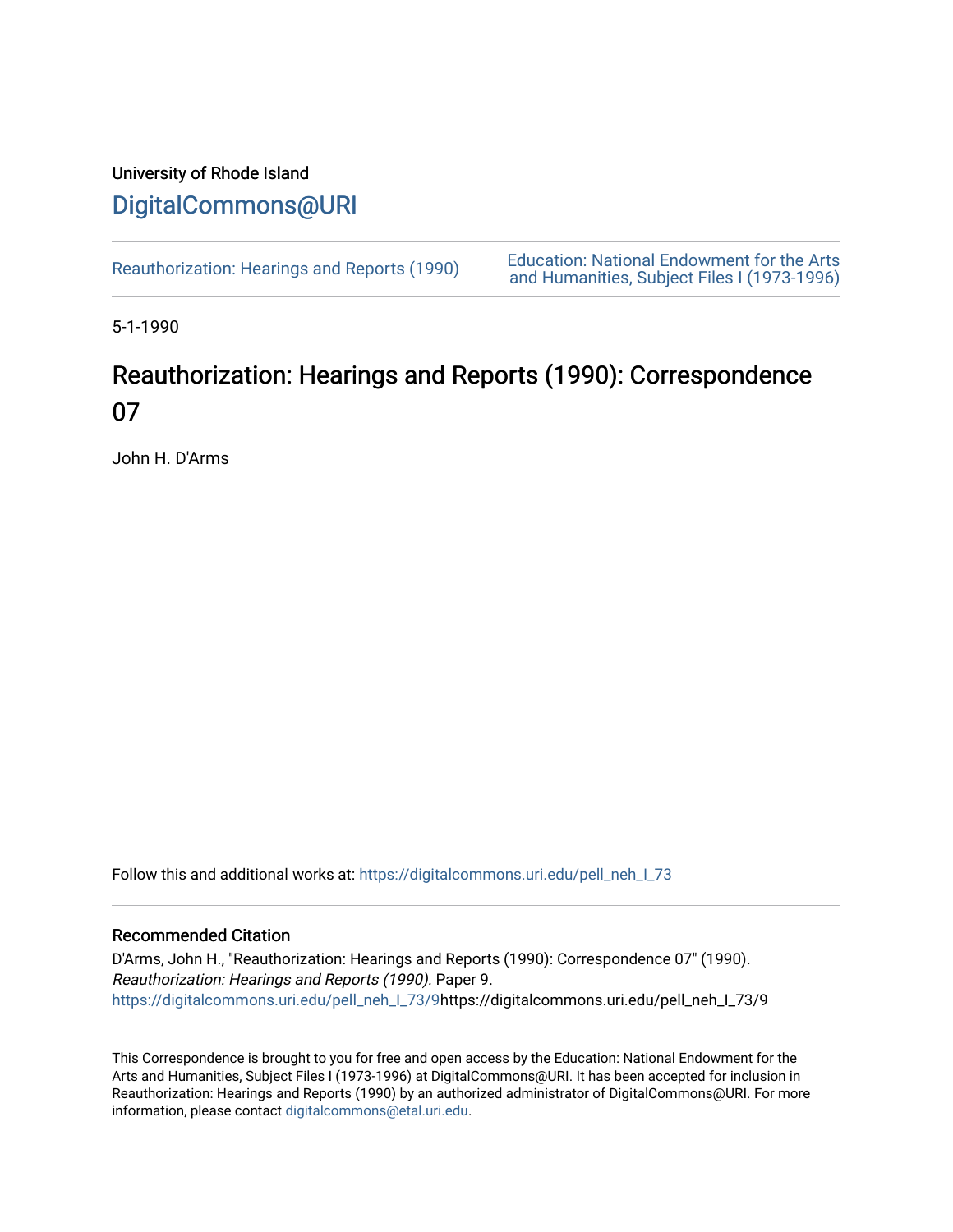## **THE** UNIVERSITY OF MICHIGAN HORACE H. RACKHAM SCHOOL OF GRADUATE STUDIES ANN ARBOR, MICHIGAN 48109-1070

.JOHN H. D'ARMS, DEAN (313) 764-4400

,.

May 1, 1990

Senator Claiborne Pell, Chairman Subcommittee on Education, Arts and Humanities Commfttee on Labor and Human Resources United States Senate Washington, D.C. 20510-6300

Dear Senator Pell:

Many thanks for your letter of April 9, in which you pose three questions arising from my testimony at the hearing on April 5 regarding the reauthorization of the National Endowment for the Humanities. I especially appreciate the opportunity to respond and thus to amplify my written testimony, already submitted to the Subcommittee on Education, Arts and Humanities.

1. As preamble to responding to the question of how it is possible that today's tight job market for Humanities Ph.D's may change in only a few years and become instead a buyer's market, a brief summary of the pertinent recent history of U.S. higher education may prove helpful. As you know, between the mid 1950's and the early 1970's the entire higher educational enterprise expanded greatly: undergraduate student numbers grew exponentially, significantly increased numbers of new Ph.D's (many supported by federal and foundation fellowships) were trained and joined faculty ranks in both colleges and universities; most of these new faculty were later (in the early to mid-1960s) promoted to permanent, or tenured, positions. This period of growth came to an end beginning in the early 1970's, when the expanding numbers of undergraduates attending universities began to taper off, and when the higher educational system as a whole ceased to grow at anything like the rate that had characterized the previous 15-20 years. In addition, tenured faculty came to dominate the professoriate, and correspondingly fewer positions for young faculty were available. We subsequently witnessed a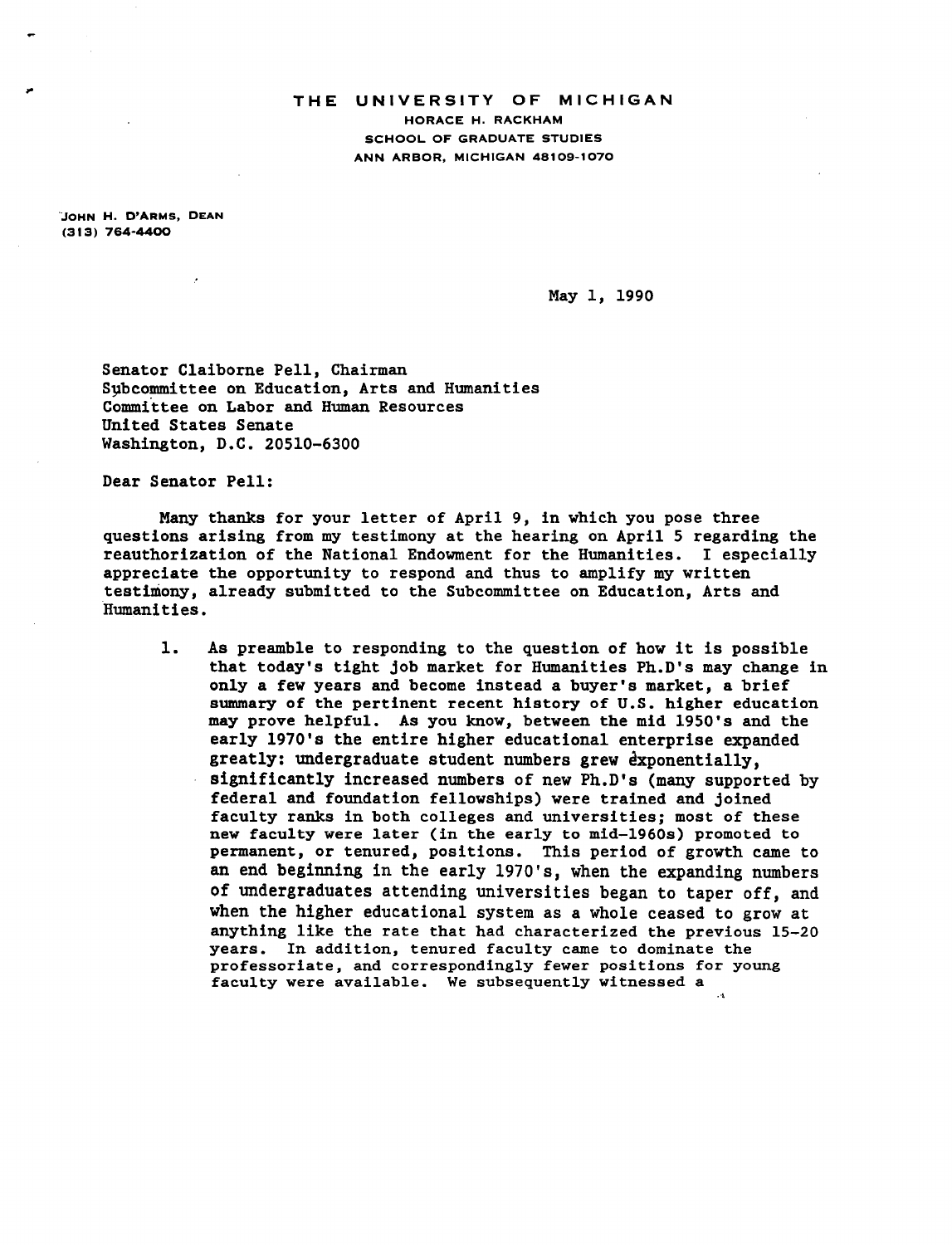corresponding rapid decline in the numbers of students in the Humanities who sought the Ph.D (and a virtual disappearance of federal and foundation financial support for those who have). This has been the situation throughout the 1970s and most of the 1980s. But as the current group of tenured faculty begins to reach retirement age in the mid to late-1990's, undergraduate<br>enrollments will sustain themselves and indeed are likely to  $e$  grow. At that point, a strong demand for faculty replacements will begin to make itself felt, a demand for which the chief and historic source of supply--newly trained Ph.D.'s--will be simply insufficient. Far too few students have been recently trained--or are now actually enrolled--in the graduate schools to fill the places of those faculty who will be retiring between about 1997 and 2010.

Recognizing these impending demographic changes, how should academic leaders and others respond responsibly? The first step is to attempt to understand more fully and accurately the actual dimensions of the problem, since none us wishes to repeat the mistakes of the 1960's, and to overreact by training many more Ph.D's than the actual anticipated faculty openings justify. A series of careful studies and analyses have now appeared (I enclose a brief article which I recently wrote, referring to some of the available data). I and administrators at many other universities, after reviewing these studies critically, draw the following three major conclusions.

- a. We are convinced that there will be increased and sustained demand for more Humanities (and other) Ph.D's beginning in the mid 1990's. This is not wholly a matter of prediction, based on assumptions which reasonable persons might question, but a simple matter of arithmetic. If we subtract the number of Humanities Ph.D's that are now actually being produced each year (a known number) from the number of faculty who will be leaving the work force each year beginning in 1997 (a known number) we are left with a sizeable gap of faculty positions to be filled.
- b. Second, even if some of these positions could be assumed by part-time faculty, or by rehired retirees, or by Ph.D.'s who are currently employed outside the academic sector, we are convinced that the number of such available replacements is simply not going to be sufficient to meet the demand. Moreover, even if those numbers sufficed, it is doubtful whether such a large cohort could fully serve the complex needs of colleges and universities, or of their students. Part-time individuals can make extremely valuable.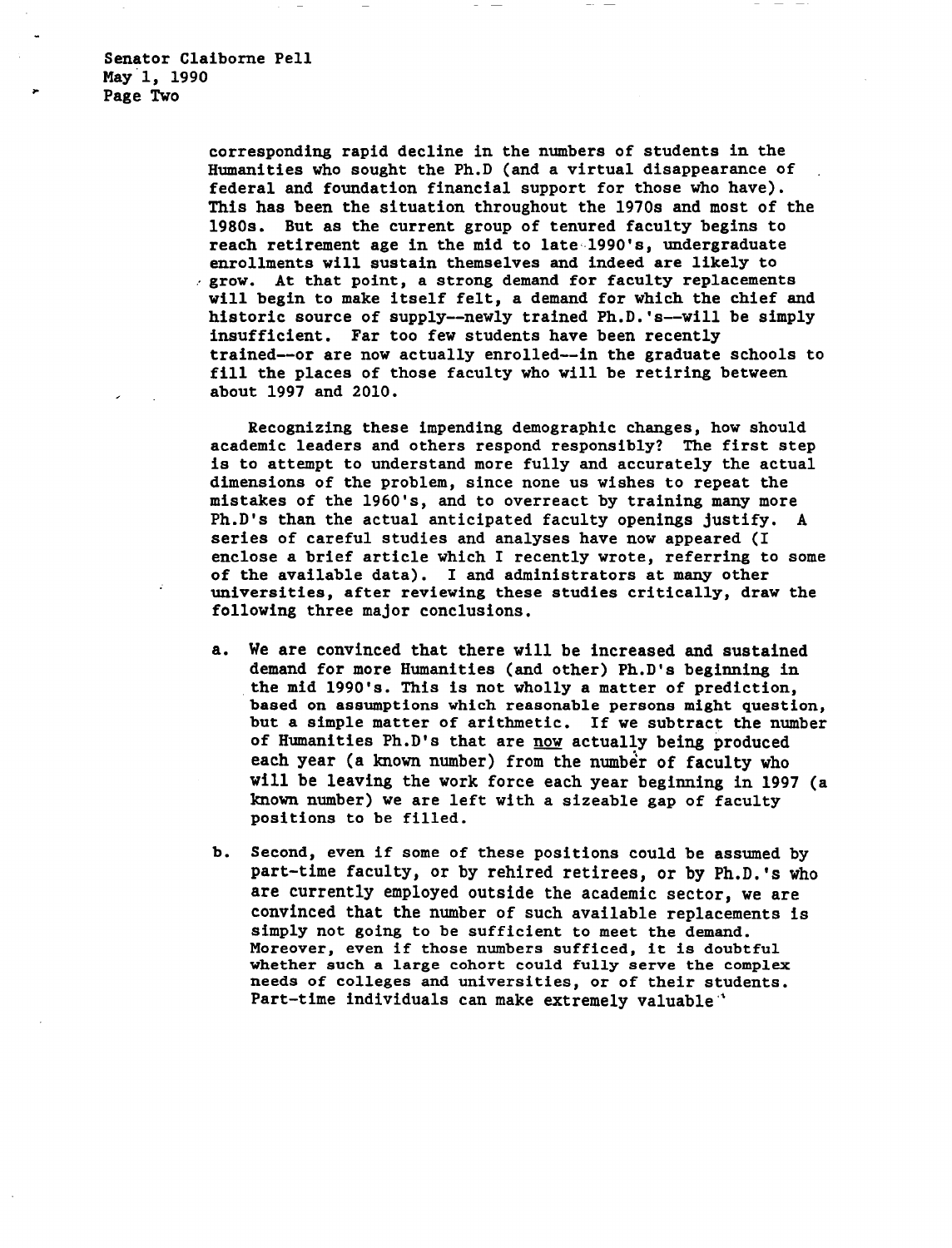Senator Claiborne Pell May 1, 1990 Page Three

> contributions to colleges, but it is also important to maintain a careful balance here. The management of the higher education enterprise requires ongoing, sustained commitment by faculty to teaching, research and administrative service over time; and universities must rely mainly upon a stable core of full-time faculty if they are to fulfill their obligations to students.

 $\cdot$  c. Third, we in universities are not treating these studies as hypothetical, but have already begun to act upon them, taking concrete steps to buffer anticipated faculty shortages. At Michigan, we are now committing resources to Departments which are making fresh efforts to move Ph.D. candidates through their degree programs more quickly; Yale is significantly increasing fellowship support for students in the last phases of their doctoral programs; other universities are similarly deploying resources and revising institutional policies to prepare fresh Ph.D.s more quickly for the professoriate. Universities would simply not be prepared to revise institutional priorities (and re-allocate very scarce resources) in such fundamental ways unless they believed that the nation will require more Humanities Ph.D.'s in the near future, and that the universities themselves must do all that they can to prepare for this future. In this effort, we are not relying only upon the evidence provided by outside studies. We have ample internal evidence--in terms of our own knowledge of current Ph.D "production" and predictable retirements in the humanities--to depend upon. Our hope is that the federal government will share part of this responsibility with us (as it has in the past), and that the NEH will participate in the effort which we have already begun.

2. The short answer to your second question, about number of students to be supported by NEH dissertation 'fellowships, is approximately 600, or roughly 16% of Humanities students who presently receive the Ph.D. each year. But numbers and percentages need to be viewed in the context of the wholly different purposes which Javits Fellowships and anticipated NEH dissertation fellowship are intended to achieve. The two programs focus on opposite ends of the doctoral process. Javits Fellowships are designed to attract new students into humanities doctoral programs, whereas the NEH dissertation fellowships would support the final efforts of doctoral students who have progressed nearly to completion of their programs, are near the point of entry into faculty careers, and are engaged in precisely the kinds of research projects which the NEH already supports for established faculty. A NEH dissertation fellowship program, in short, would simply extend the NEH support of humanistic research to the point at which, in reality, it seriously begins: the dissertation stage.